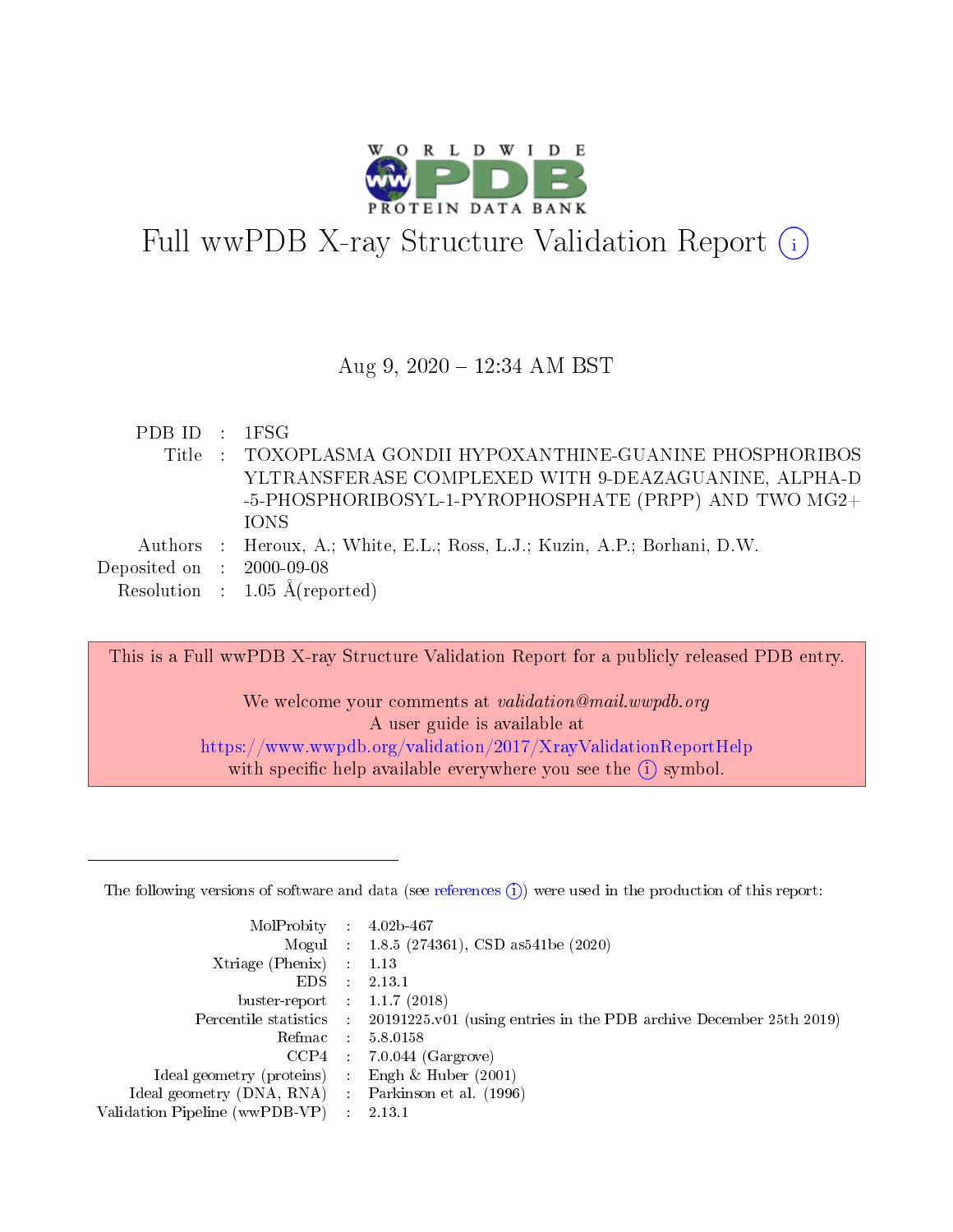# 1 [O](https://www.wwpdb.org/validation/2017/XrayValidationReportHelp#overall_quality)verall quality at a glance  $(i)$

The following experimental techniques were used to determine the structure: X-RAY DIFFRACTION

The reported resolution of this entry is 1.05 Å.

Percentile scores (ranging between 0-100) for global validation metrics of the entry are shown in the following graphic. The table shows the number of entries on which the scores are based.



| Metric                | Whole archive<br>$(\#\text{Entries})$ | Similar resolution<br>$(\#\text{Entries}, \text{resolution range}(\text{\AA}))$ |
|-----------------------|---------------------------------------|---------------------------------------------------------------------------------|
| $R_{free}$            | 130704                                | $1202(1.10-1.02)$                                                               |
| Clashscore            | 141614                                | $1252(1.10-1.02)$                                                               |
| Ramachandran outliers | 138981                                | $1204(1.10-1.02)$                                                               |
| Sidechain outliers    | 138945                                | $1202(1.10-1.02)$                                                               |
| RSRZ outliers         | 127900                                | $1178(1.10-1.02)$                                                               |

The table below summarises the geometric issues observed across the polymeric chains and their fit to the electron density. The red, orange, yellow and green segments on the lower bar indicate the fraction of residues that contain outliers for  $>=3, 2, 1$  and 0 types of geometric quality criteria respectively. A grey segment represents the fraction of residues that are not modelled. The numeric value for each fraction is indicated below the corresponding segment, with a dot representing fractions  $\epsilon=5\%$  The upper red bar (where present) indicates the fraction of residues that have poor fit to the electron density. The numeric value is given above the bar.

| Mol | $Chain$ Length | Quality of chain |    |
|-----|----------------|------------------|----|
|     | 233            | 93%              | 7% |
|     | 233            | 92%              | 6% |

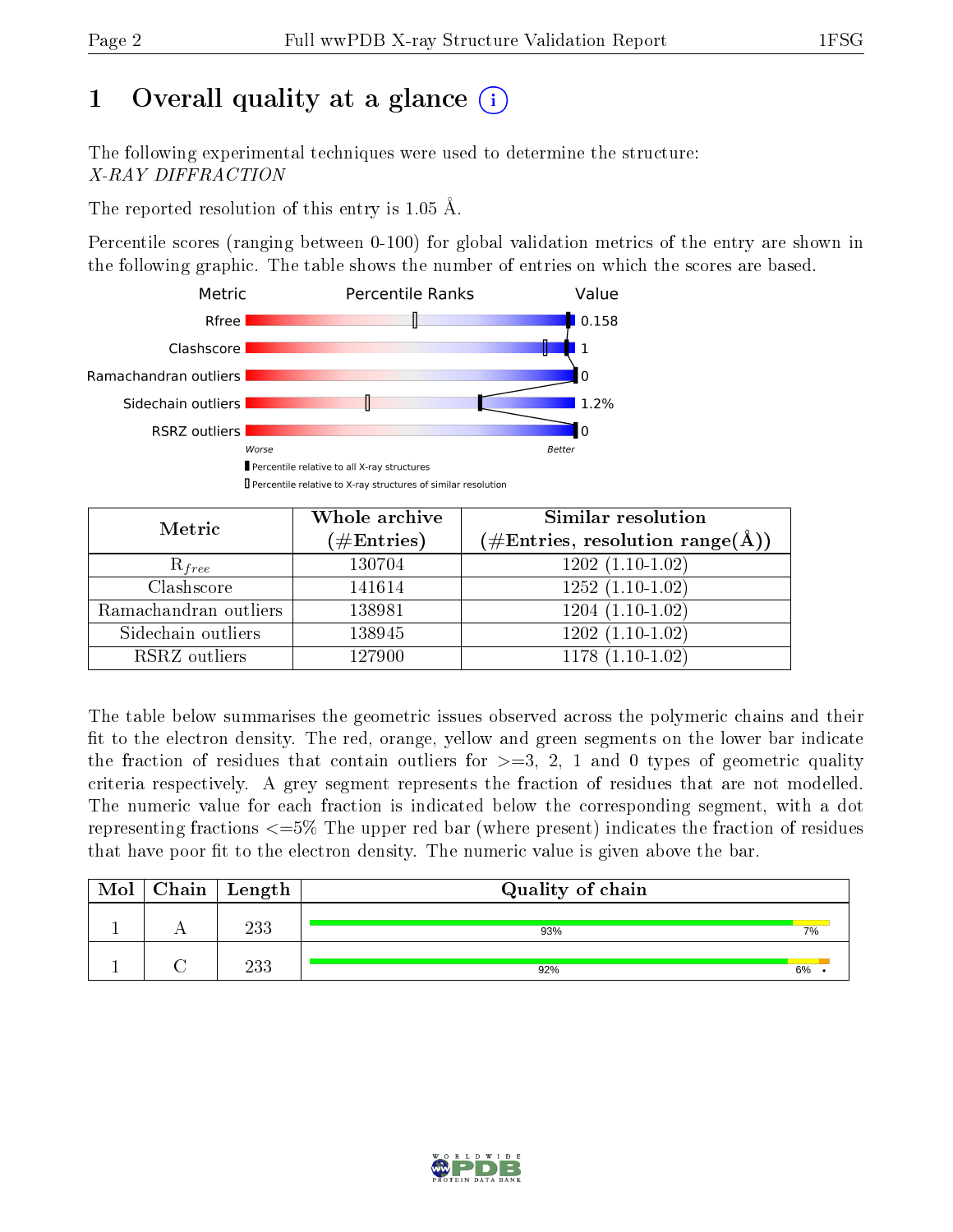# 2 Entry composition  $\left( \cdot \right)$

There are 5 unique types of molecules in this entry. The entry contains 4860 atoms, of which 0 are hydrogens and 0 are deuteriums.

In the tables below, the ZeroOcc column contains the number of atoms modelled with zero occupancy, the AltConf column contains the number of residues with at least one atom in alternate conformation and the Trace column contains the number of residues modelled with at most 2 atoms.

 Molecule 1 is a protein called HYPOXANTHINE-GUANINE PHOSPHORIBOSYLTRANS FERASE.

| Mol | Chain   Residues | Atoms         |                                |      | $\text{ZeroOcc} \mid \text{AltConf} \mid \text{Trace}$ |    |  |  |
|-----|------------------|---------------|--------------------------------|------|--------------------------------------------------------|----|--|--|
|     | 233              | Total<br>1919 | $\mathbf{C}$<br>1234 320 356 9 |      |                                                        |    |  |  |
|     | 233              | 1932          | Total C N<br>1240              | -319 | - 363                                                  | 10 |  |  |

There are 6 discrepancies between the modelled and reference sequences:

| Chain         | Residue        | Modelled   | Actual<br>Comment |                                                                     | Reference         |
|---------------|----------------|------------|-------------------|---------------------------------------------------------------------|-------------------|
|               | 0 A            | <b>GLY</b> |                   | cloning artifact                                                    | $UNP$ Q26997      |
| А             | 0B             | <b>SER</b> |                   | cloning artifact                                                    | <b>UNP Q26997</b> |
| А             | 0 <sup>C</sup> | <b>HIS</b> |                   | cloning artifact   UNP $\overline{Q}26997$                          |                   |
| $\mathcal{C}$ | 0A             | <b>GLY</b> |                   | cloning $\overline{\text{artifact}}$ UNP $\overline{\text{Q}26997}$ |                   |
| $\mathcal{C}$ | 0B             | <b>SER</b> |                   | cloning artifact                                                    | <b>UNP Q26997</b> |
| $\cap$        | 0 <sup>C</sup> | <b>HIS</b> |                   | cloning artifact UNP $Q26997$                                       |                   |

• Molecule 2 is MAGNESIUM ION (three-letter code: MG) (formula: Mg).

|  | Mol   Chain   Residues | Atoms       | $ZeroOcc \   \$ AltConf |
|--|------------------------|-------------|-------------------------|
|  |                        | Total Mg    |                         |
|  |                        | Total<br>Mg |                         |

• Molecule 3 is 1-O-pyrophosphono-5-O-phosphono-alpha-D-ribofuranose (three-letter code: PRP) (formula:  $C_5H_{13}O_{14}P_3$ ).

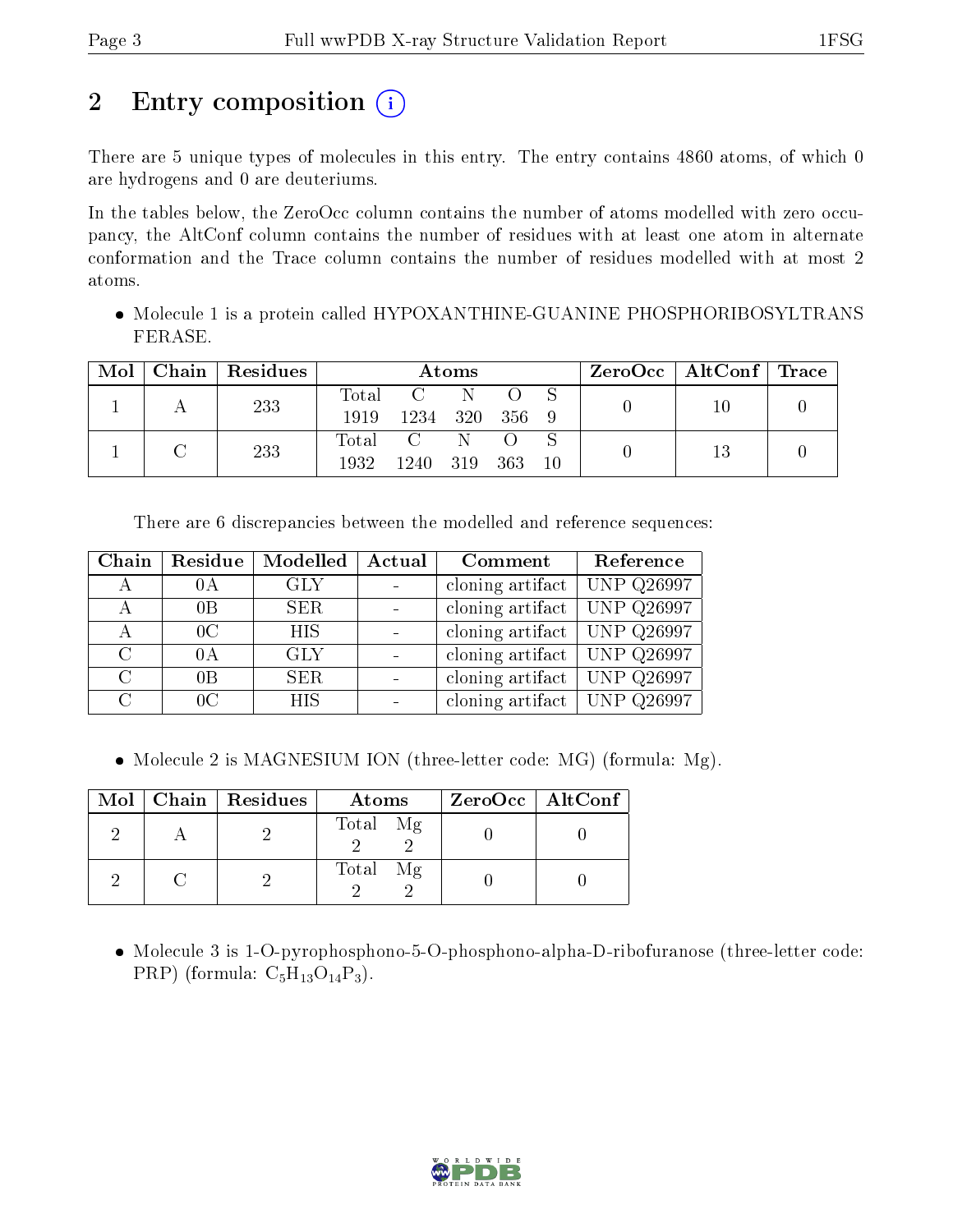

|  | Mol   Chain   Residues | Atoms                |  |      |  | ZeroOcc   AltConf |  |  |
|--|------------------------|----------------------|--|------|--|-------------------|--|--|
|  |                        | Total C O P          |  |      |  |                   |  |  |
|  |                        | $22 \t 5 \t 14 \t 3$ |  |      |  |                   |  |  |
|  |                        | Total C O P          |  |      |  |                   |  |  |
|  |                        | $22-$                |  | 5 14 |  |                   |  |  |

 $\bullet$  Molecule 4 is 9-DEAZAGUANINE (three-letter code: 9DG) (formula:  $\mathrm{C_6H_6N_4O}).$ 



| Mol | $\vert$ Chain   Residues | Atoms          |      |  |  | $ZeroOcc \   \$ AltConf $\  $ |  |
|-----|--------------------------|----------------|------|--|--|-------------------------------|--|
|     |                          | Total C N O    |      |  |  |                               |  |
|     |                          | $11 \t 6 \t 4$ |      |  |  |                               |  |
|     |                          | Total C N O    |      |  |  |                               |  |
|     |                          |                | $-6$ |  |  |                               |  |

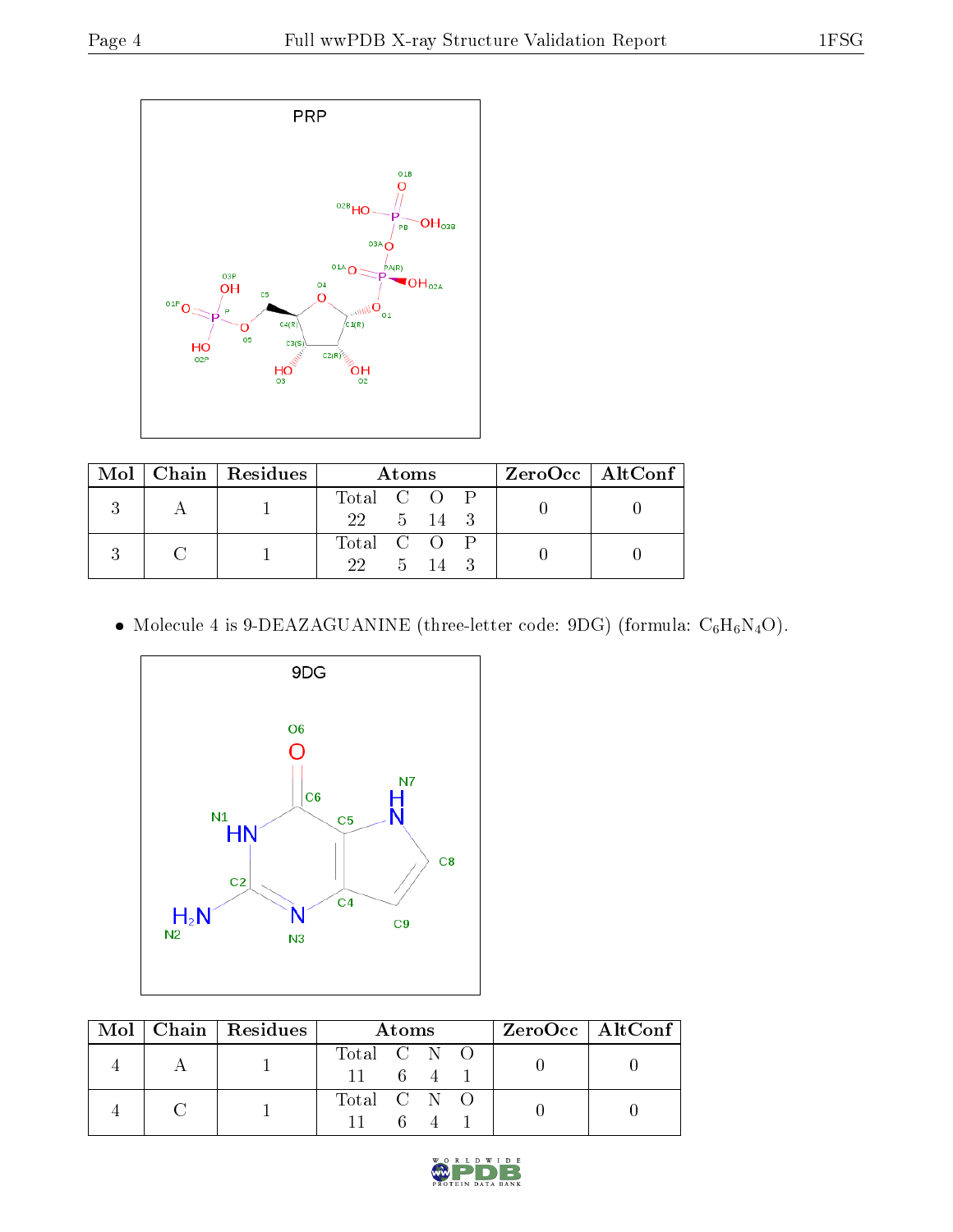$\bullet\,$  Molecule 5 is water.

|            | Mol   Chain   Residues | Atoms               | $ZeroOcc \mid AltConf \mid$ |
|------------|------------------------|---------------------|-----------------------------|
| h          | 490                    | Total<br>490<br>490 |                             |
| $\sqrt{ }$ | 449                    | Total<br>449<br>449 |                             |

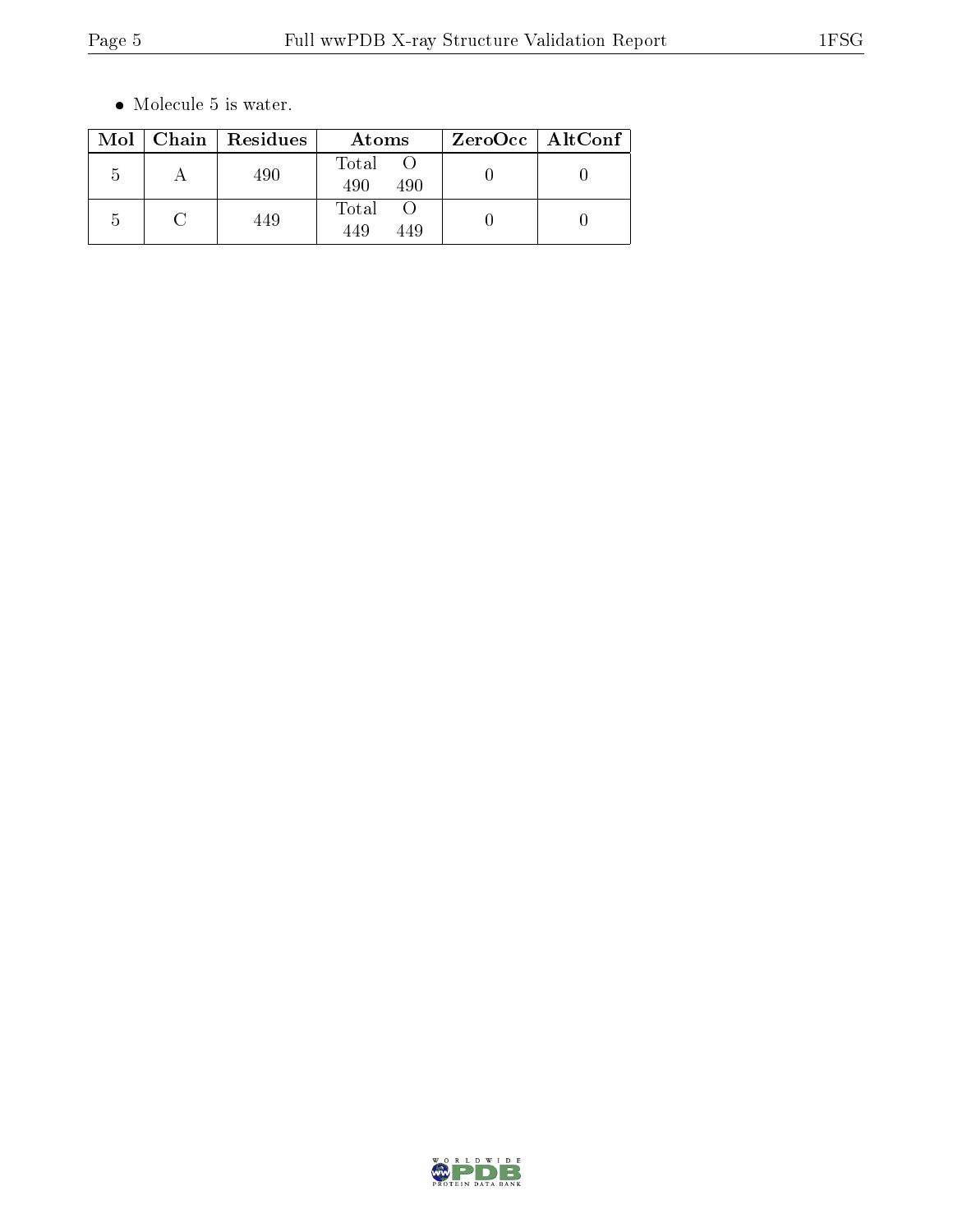$\frac{3}{5}$   $\frac{8}{8}$   $\frac{8}{8}$   $\frac{6}{8}$ 

 $E_1$  $\frac{1}{2}$ N86 R101 R114 D132 R138 E146 R161 R171 R179 R182 W199 H216 K230

# 3 Residue-property plots  $(i)$

These plots are drawn for all protein, RNA, DNA and oligosaccharide chains in the entry. The first graphic for a chain summarises the proportions of the various outlier classes displayed in the second graphic. The second graphic shows the sequence view annotated by issues in geometry and electron density. Residues are color-coded according to the number of geometric quality criteria for which they contain at least one outlier: green  $= 0$ , yellow  $= 1$ , orange  $= 2$  and red  $= 3$  or more. A red dot above a residue indicates a poor fit to the electron density ( $\text{RSRZ} > 2$ ). Stretches of 2 or more consecutive residues without any outlier are shown as a green connector. Residues present in the sample, but not in the model, are shown in grey.

• Molecule 1: HYPOXANTHINE-GUANINE PHOSPHORIBOSYLTRANSFERASE



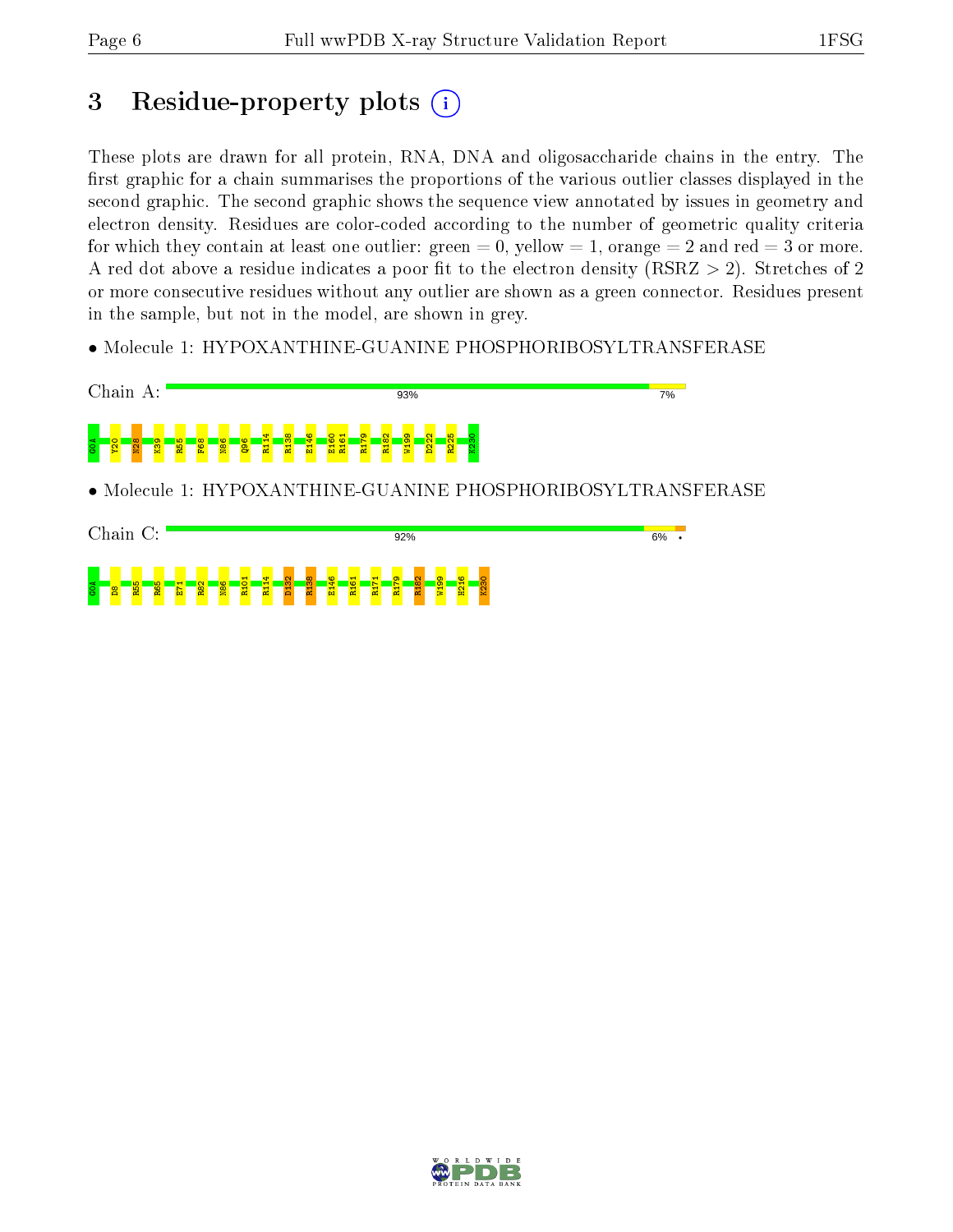# 4 Data and refinement statistics  $(i)$

| Property                                                         | Value                                           | Source     |
|------------------------------------------------------------------|-------------------------------------------------|------------|
| Space group                                                      | P 21 21 2                                       | Depositor  |
| Cell constants                                                   | $90.18\text{\AA}$ 75.72Å<br>$69.33\text{\AA}$   | Depositor  |
| a, b, c, $\alpha$ , $\beta$ , $\gamma$                           | $90.00^\circ$<br>$90.00^\circ$<br>$90.00^\circ$ |            |
| Resolution $(A)$                                                 | 35.00<br>1.05<br>$\frac{1}{2}$                  | Depositor  |
|                                                                  | 22.39<br>$-1.05$                                | <b>EDS</b> |
| % Data completeness                                              | $99.9(35.00-1.05)$                              | Depositor  |
| (in resolution range)                                            | 99.9 (22.39-1.05)                               | <b>EDS</b> |
| $R_{merge}$                                                      | 0.07                                            | Depositor  |
| $\mathrm{R}_{sym}$                                               | 0.07                                            | Depositor  |
| $\langle I/\sigma(I) \rangle^{-1}$                               | 1.82 (at $1.05\text{\AA}$ )                     | Xtriage    |
| Refinement program                                               | SHELXL-97                                       | Depositor  |
| $R, R_{free}$                                                    | 0.122<br>0.154<br>$\ddot{\phantom{0}}$          | Depositor  |
|                                                                  | 0.133<br>0.158<br>$\ddot{\phantom{a}}$          | DCC        |
| $R_{free}$ test set                                              | 10630 reflections $(4.82\%)$                    | wwPDB-VP   |
| Wilson B-factor $(A^2)$                                          | 9.2                                             | Xtriage    |
| Anisotropy                                                       | 0.222                                           | Xtriage    |
| Bulk solvent $k_{sol}(\text{e}/\text{A}^3), B_{sol}(\text{A}^2)$ | 0.30, 60.8                                      | <b>EDS</b> |
| L-test for twinning <sup>2</sup>                                 | $< L >$ = 0.49, $< L2$ = 0.33                   | Xtriage    |
| Estimated twinning fraction                                      | No twinning to report.                          | Xtriage    |
| $F_o, F_c$ correlation                                           | 0.98                                            | <b>EDS</b> |
| Total number of atoms                                            | 4860                                            | wwPDB-VP   |
| Average B, all atoms $(A^2)$                                     | 16.0                                            | wwPDB-VP   |

Xtriage's analysis on translational NCS is as follows: The largest off-origin peak in the Patterson function is  $5.08\%$  of the height of the origin peak. No significant pseudotranslation is detected.

<sup>&</sup>lt;sup>2</sup>Theoretical values of  $\langle |L| \rangle$ ,  $\langle L^2 \rangle$  for acentric reflections are 0.5, 0.333 respectively for untwinned datasets, and 0.375, 0.2 for perfectly twinned datasets.



<span id="page-6-1"></span><span id="page-6-0"></span><sup>1</sup> Intensities estimated from amplitudes.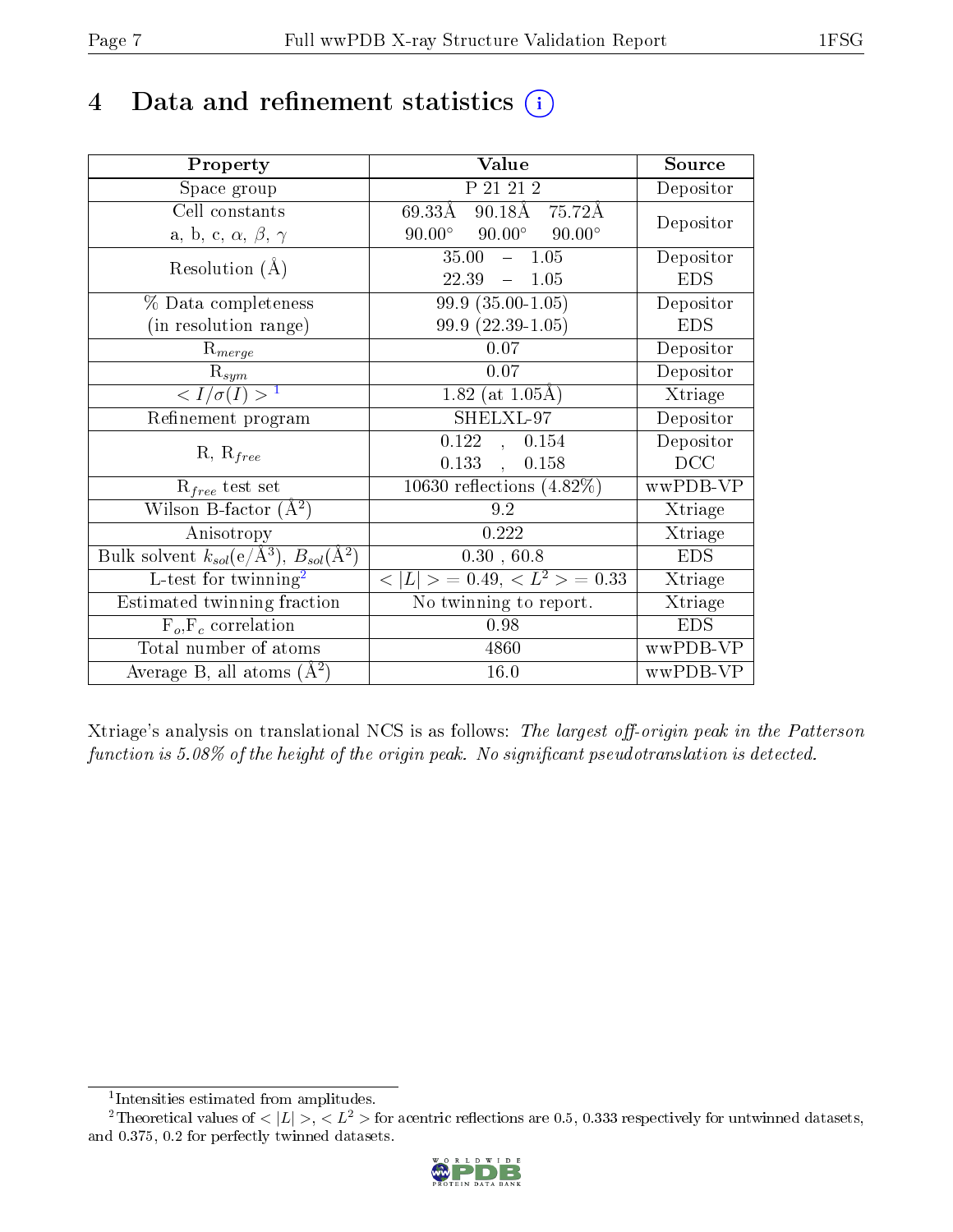# 5 Model quality  $(i)$

### 5.1 Standard geometry (i)

Bond lengths and bond angles in the following residue types are not validated in this section: 9DG, MG, PRP

The Z score for a bond length (or angle) is the number of standard deviations the observed value is removed from the expected value. A bond length (or angle) with  $|Z| > 5$  is considered an outlier worth inspection. RMSZ is the root-mean-square of all Z scores of the bond lengths (or angles).

| Mol | Chain |             | Bond lengths | Bond angles |                     |  |
|-----|-------|-------------|--------------|-------------|---------------------|--|
|     |       | <b>RMSZ</b> | # $ Z  > 5$  | RMSZ        | # $ Z  > 5$         |  |
|     |       | 0.78        | 0/2005       | 1.37        | $24/2703(0.9\%)$    |  |
|     |       | 0.75        | 0/2029       | 1.36        | $23/2735(0.8\%)$    |  |
| All | Αll   | 0.76        | 0/4034       | 1.37        | $47/5438$ $(0.9\%)$ |  |

There are no bond length outliers.

All (47) bond angle outliers are listed below:

| Mol          | Chain          | Res    | <b>Type</b> | Atoms                          | $\mathbf{Z}$ | Observed $(°)$ | Ideal $(°)$ |
|--------------|----------------|--------|-------------|--------------------------------|--------------|----------------|-------------|
| 1            | $\rm C$        | 161    | ARG         | $\overline{\text{NE-CL-NH1}}$  | 14.12        | 127.36         | 120.30      |
| $\mathbf{1}$ | $\mathcal{C}$  | 8      | ASP         | $CB-CG-OD1$                    | 11.23        | 128.41         | 118.30      |
| $\mathbf{1}$ | $\overline{C}$ | 161    | ARG         | $NE-CZ-NH2$                    | $-11.07$     | 114.76         | 120.30      |
| $\mathbf{1}$ | $\overline{C}$ | 71[A]  | GLU         | $N$ -CA-CB                     | 9.87         | 128.37         | 110.60      |
| $\mathbf{1}$ | $\overline{C}$ | 71[B]  | <b>GLU</b>  | $N$ -CA-CB                     | 9.87         | 128.37         | 110.60      |
| $\mathbf{1}$ | $\mathcal{C}$  | 55[A]  | ARG         | $NE- CZ-NH1$                   | 9.77         | 125.19         | 120.30      |
| $\mathbf{1}$ | $\overline{C}$ | 55[B]  | ARG         | NE-CZ-NH1                      | 9.77         | 125.19         | 120.30      |
| $\mathbf{1}$ | $\bf{A}$       | 161[A] | ARG         | NE-CZ-NH <sub>2</sub>          | $-9.24$      | 115.68         | 120.30      |
| $\mathbf{1}$ | $\bf{A}$       | 161 B  | $\rm{ARG}$  | NE-CZ-NH <sub>2</sub>          | $-9.24$      | 115.68         | 120.30      |
| $\mathbf{1}$ | $\overline{C}$ | 86     | <b>ASN</b>  | $CB-CG-ND2$                    | 9.21         | 138.80         | 116.70      |
| $\mathbf{1}$ | A              | 138    | ARG         | $\overline{\text{NE}}$ -CZ-NH1 | 9.20         | 124.90         | 120.30      |
| $\mathbf{1}$ | A              | 179    | ARG         | NE-CZ-NH <sub>2</sub>          | 9.19         | 124.90         | 120.30      |
| $\mathbf{1}$ | $\overline{C}$ | 179    | ARG         | NE-CZ-NH1                      | 9.18         | 124.89         | 120.30      |
| $\mathbf{1}$ | A              | 68     | PHE         | $CB-CG-CD1$                    | 8.91         | 127.04         | 120.80      |
| $\mathbf{1}$ | $\bf{A}$       | 86     | <b>ASN</b>  | $CB-CG-OD1$                    | 8.58         | 138.76         | 121.60      |
| 1            | А              | 222    | ASP         | $CB-CG-OD1$                    | $-8.27$      | 110.85         | 118.30      |
| $\mathbf{1}$ | $\overline{C}$ | 82     | ARG         | NE-CZ-NH1                      | $-7.98$      | 116.31         | 120.30      |
| $\mathbf{1}$ | A              | 225    | ARG         | NE-CZ-NH <sub>2</sub>          | $-7.92$      | 116.34         | 120.30      |
| $\mathbf{1}$ | A              | 199    | TRP         | $CD1-NE1-CE2$                  | $-7.51$      | 102.24         | 109.00      |
| $\mathbf{1}$ | $\overline{C}$ | 55[A]  | ARG         | NE-CZ-NH <sub>2</sub>          | $-7.22$      | 116.69         | 120.30      |
| $\mathbf{1}$ | $\rm C$        | 55 B   | ARG         | NE-CZ-NH <sub>2</sub>          | $-7.22$      | 116.69         | 120.30      |
| $\mathbf{1}$ | А              | 39     | <b>LYS</b>  | $CD-CE-NZ$                     | 7.12         | 128.09         | 111.70      |

Continued on next page...

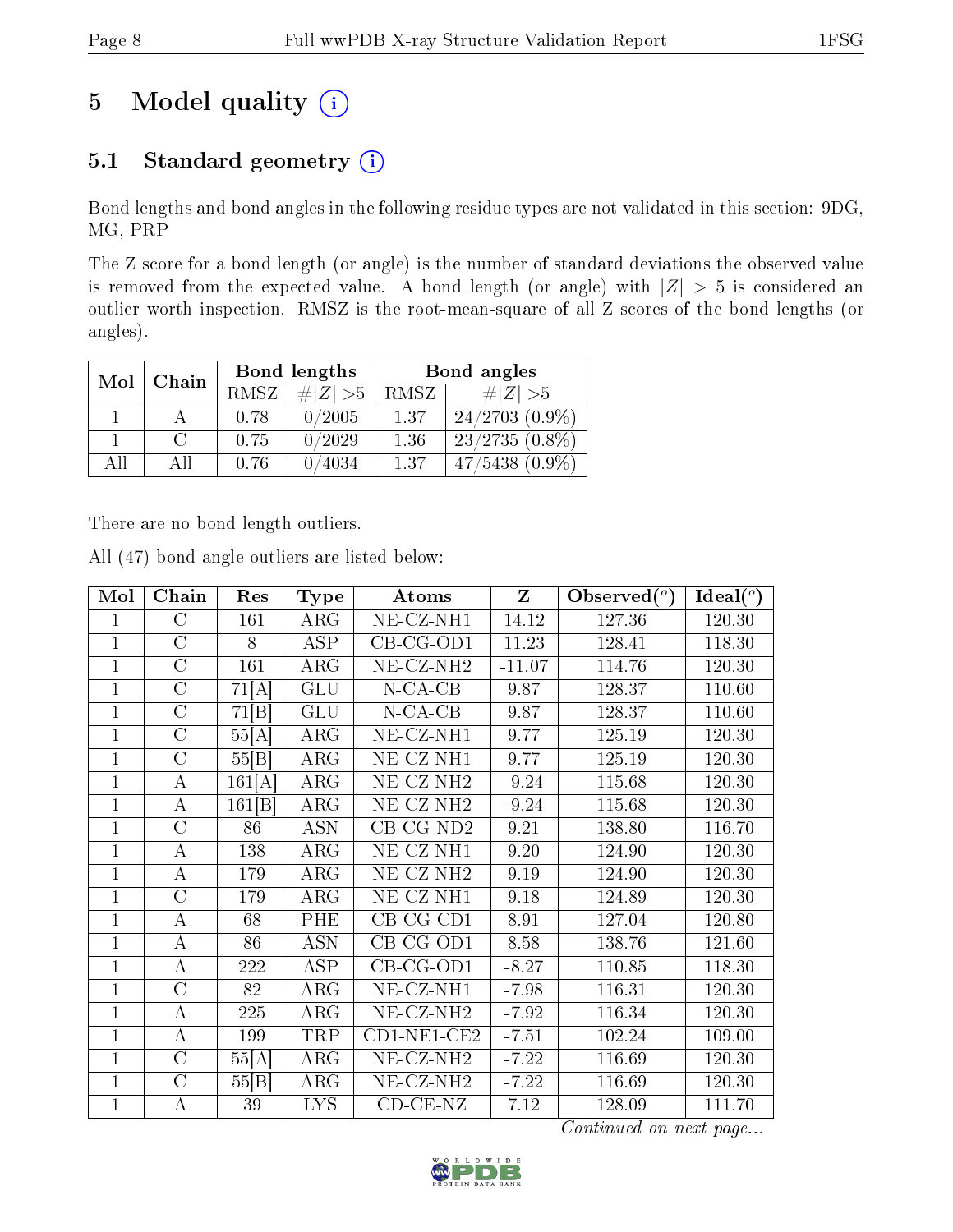| Continued from previous page |                    |     |                         |                          |                         |                |             |  |  |  |
|------------------------------|--------------------|-----|-------------------------|--------------------------|-------------------------|----------------|-------------|--|--|--|
| Mol                          | Chain              | Res | <b>Type</b>             | <b>Atoms</b>             | $\overline{\mathbf{Z}}$ | Observed $(°)$ | Ideal $(°)$ |  |  |  |
| $\mathbf{1}$                 | $\bf{A}$           | 182 | $\rm{ARG}$              | $NE$ -CZ-NH <sub>2</sub> | 7.11                    | 123.85         | 120.30      |  |  |  |
| $\mathbf{1}$                 | $\bf{A}$           | 179 | $\rm{ARG}$              | NH1-CZ-NH2               | $-7.08$                 | 111.61         | 119.40      |  |  |  |
| $\mathbf{1}$                 | $\overline{C}$     | 132 | <b>ASP</b>              | $CB-CG-OD1$              | 6.91                    | 124.52         | 118.30      |  |  |  |
| $\mathbf{1}$                 | $\overline{C}$     | 86  | <b>ASN</b>              | OD1-CG-ND2               | $-6.84$                 | 106.18         | 121.90      |  |  |  |
| $\mathbf{1}$                 | A                  | 20  | <b>TYR</b>              | $CB-CG-CD1$              | $-6.57$                 | 117.06         | 121.00      |  |  |  |
| $\mathbf{1}$                 | $\boldsymbol{A}$   | 179 | <b>ARG</b>              | NE-CZ-NH1                | 6.37                    | 123.48         | 120.30      |  |  |  |
| $\mathbf{1}$                 | А                  | 96  | <b>GLN</b>              | OE1-CD-NE2               | $-6.29$                 | 107.42         | 121.90      |  |  |  |
| $\mathbf{1}$                 | $\boldsymbol{A}$   | 182 | <b>ARG</b>              | $NE$ -CZ-NH1             | 6.25                    | 123.43         | 120.30      |  |  |  |
| $\mathbf{1}$                 | $\boldsymbol{A}$   | 68  | PHE                     | $CG$ - $CD1$ - $CE1$     | 6.18                    | 127.60         | 120.80      |  |  |  |
| $\mathbf{1}$                 | $\boldsymbol{A}$   | 182 | $\overline{\text{ARG}}$ | NH1-CZ-NH2               | $-6.08$                 | 112.72         | 119.40      |  |  |  |
| $\mathbf{1}$                 | A                  | 138 | <b>ARG</b>              | $CD-NE- CZ$              | 5.88                    | 131.84         | 123.60      |  |  |  |
| $\mathbf{1}$                 | $\overline{\rm C}$ | 138 | $\rm{ARG}$              | NE-CZ-NH1                | 5.86                    | 123.23         | 120.30      |  |  |  |
| $\mathbf{1}$                 | $\overline{C}$     | 171 | <b>ARG</b>              | NE-CZ-NH <sub>2</sub>    | $-5.64$                 | 117.48         | 120.30      |  |  |  |
| $\mathbf{1}$                 | $\overline{C}$     | 179 | $\rm{ARG}$              | NH1-CZ-NH2               | $-5.57$                 | 113.28         | 119.40      |  |  |  |
| $\mathbf{1}$                 | А                  | 199 | <b>TRP</b>              | CG-CD1-NE1               | 5.39                    | 115.49         | 110.10      |  |  |  |
| $\mathbf{1}$                 | $\overline{C}$     | 216 | <b>HIS</b>              | CG-ND1-CE1               | 5.34                    | 115.67         | 108.20      |  |  |  |
| $\mathbf{1}$                 | $\overline{\rm C}$ | 182 | <b>ARG</b>              | $NE$ -CZ-NH1             | 5.29                    | 122.95         | 120.30      |  |  |  |
| $\mathbf{1}$                 | $\overline{C}$     | 199 | TRP                     | $CD1-NE1-CE2$            | $-5.24$                 | 104.29         | 109.00      |  |  |  |
| $\mathbf{1}$                 | $\overline{C}$     | 65  | $\rm{ARG}$              | $CG$ - $CD$ - $NE$       | 5.21                    | 122.75         | 111.80      |  |  |  |
| $\mathbf{1}$                 | $\overline{\rm C}$ | 138 | ARG                     | NE-CZ-NH <sub>2</sub>    | $-5.20$                 | 117.70         | 120.30      |  |  |  |
| $\mathbf{1}$                 | $\overline{\rm C}$ | 82  | <b>ARG</b>              | NE-CZ-NH <sub>2</sub>    | 5.17                    | 122.89         | 120.30      |  |  |  |
| $\mathbf{1}$                 | А                  | 28  | $\overline{ASN}$        | $CB-CG-OD1$              | $-5.07$                 | 111.45         | 121.60      |  |  |  |
| $\mathbf{1}$                 | А                  | 55  | ARG                     | $CD-NE- CZ$              | 5.07                    | 130.69         | 123.60      |  |  |  |
| $\mathbf{1}$                 | $\overline{\rm A}$ | 86  | <b>ASN</b>              | OD1-CG-ND2               | $-5.00$                 | 110.39         | 121.90      |  |  |  |
| $\mathbf{1}$                 | A                  | 160 | GLU                     | OE1-CD-OE2               | $-5.00$                 | 117.30         | 123.30      |  |  |  |

There are no chirality outliers.

There are no planarity outliers.

### 5.2 Too-close contacts  $(i)$

In the following table, the Non-H and H(model) columns list the number of non-hydrogen atoms and hydrogen atoms in the chain respectively. The H(added) column lists the number of hydrogen atoms added and optimized by MolProbity. The Clashes column lists the number of clashes within the asymmetric unit, whereas Symm-Clashes lists symmetry related clashes.

| Mol |      |      | Chain   Non-H   H(model)   H(added)   Clashes   Symm-Clashes |
|-----|------|------|--------------------------------------------------------------|
|     | 1919 | 1888 |                                                              |
|     | 1932 | '89∠ |                                                              |
|     |      |      |                                                              |
|     |      |      |                                                              |

Continued on next page...

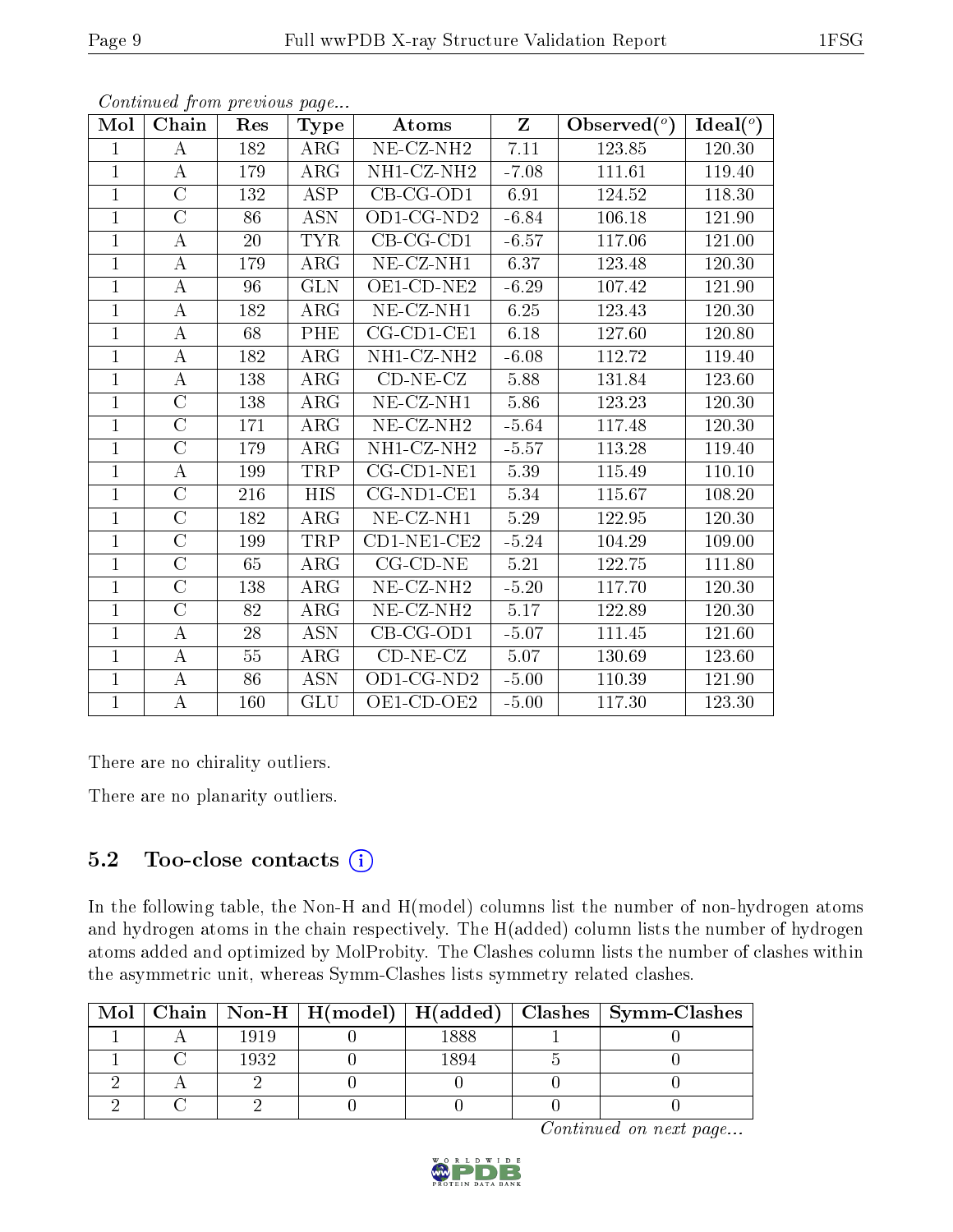|  |      |      | Mol   Chain   Non-H   H(model)   H(added)   Clashes   Symm-Clashes |
|--|------|------|--------------------------------------------------------------------|
|  | 22   |      |                                                                    |
|  | 22   |      |                                                                    |
|  |      |      |                                                                    |
|  |      |      |                                                                    |
|  | 490  |      |                                                                    |
|  | 449  |      |                                                                    |
|  | 4860 | 3806 |                                                                    |

Continued from previous page...

The all-atom clashscore is defined as the number of clashes found per 1000 atoms (including hydrogen atoms). The all-atom clashscore for this structure is 1.

All (6) close contacts within the same asymmetric unit are listed below, sorted by their clash magnitude.

| Atom-1          | Atom-2         | Interatomic<br>distance $(A)$ | Clash<br>$(\AA)$<br>overlap |  |
|-----------------|----------------|-------------------------------|-----------------------------|--|
| 1:A:28:ASN:HB3  | 5:A:1742:HOH:O | 1.88                          | 0.72                        |  |
| 1:C:182:ARG:HD2 | 5:C:1760:HOH:O | 1.89                          | 0.70                        |  |
| 1:C:101:ARG:HD2 | 5:C:1847:HOH:O | 2.02                          | 0.59                        |  |
| 1:C:230:LYS:HD3 | 5:C:1757:HOH:O | 2.16                          | 0.46                        |  |
| 1:C:132:ASP:HB2 | 5:C:1809:HOH:O | 2.17                          | 0.45                        |  |
| 1:C:138:ARG:NH1 | 5:C:1797:HOH:O | 2.50                          | 0.43                        |  |

There are no symmetry-related clashes.

### 5.3 Torsion angles (i)

#### 5.3.1 Protein backbone (i)

In the following table, the Percentiles column shows the percent Ramachandran outliers of the chain as a percentile score with respect to all X-ray entries followed by that with respect to entries of similar resolution.

The Analysed column shows the number of residues for which the backbone conformation was analysed, and the total number of residues.

| Mol | Chain | Analysed                       | Favoured  |           | Allowed   Outliers |     | Percentiles   |  |  |
|-----|-------|--------------------------------|-----------|-----------|--------------------|-----|---------------|--|--|
|     |       | 241/233(103%)                  | 236 (98%) | $5(2\%)$  |                    |     | 100 100       |  |  |
|     |       | $244/233$ (105\%)   238 (98\%) |           | 6 $(2\%)$ |                    |     | $100$   $100$ |  |  |
| All | All   | $485/466$ (104\%)   474 (98\%) |           | $11(2\%)$ |                    | 100 | $ 100\rangle$ |  |  |

There are no Ramachandran outliers to report.

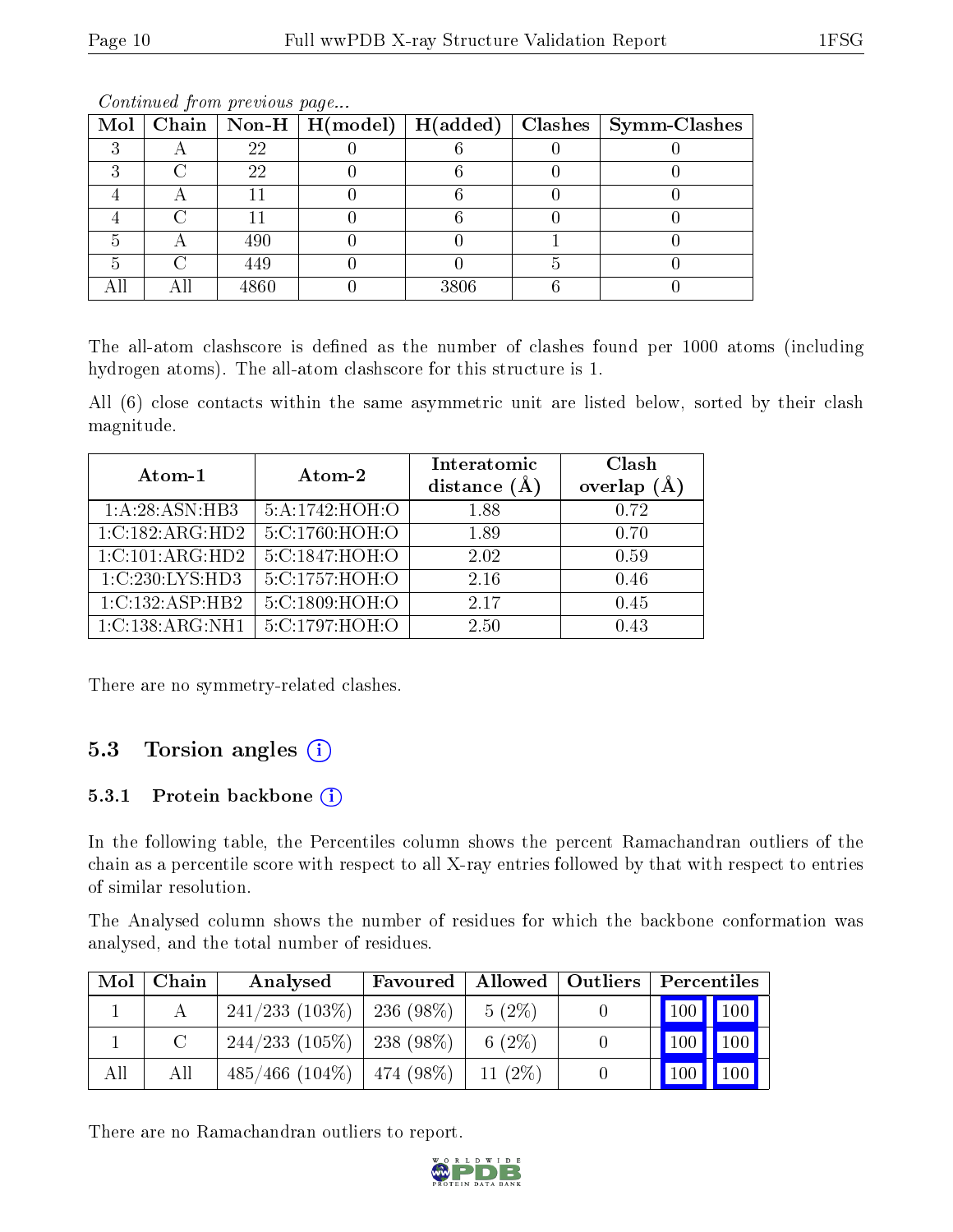#### 5.3.2 Protein sidechains  $(i)$

In the following table, the Percentiles column shows the percent sidechain outliers of the chain as a percentile score with respect to all X-ray entries followed by that with respect to entries of similar resolution.

The Analysed column shows the number of residues for which the sidechain conformation was analysed, and the total number of residues.

| $\bf{Mol} \parallel$ | Chain | Analysed          | Rotameric   Outliers |          | Percentiles         |  |  |
|----------------------|-------|-------------------|----------------------|----------|---------------------|--|--|
|                      |       | $216/207(104\%)$  | $213(99\%)$          | $3(1\%)$ | $\sqrt{67}$<br>30   |  |  |
|                      |       | $220/207(106\%)$  | $216(98\%)$          | $4(2\%)$ | 21<br>59            |  |  |
| All                  | All   | $436/414$ (105\%) | 429 (98%)            | $7(2\%)$ | $^{\circ}$ 71<br>24 |  |  |

All (7) residues with a non-rotameric sidechain are listed below:

| Mol | Chain | Res    | <b>Type</b> |
|-----|-------|--------|-------------|
|     | А     | 114    | ARG         |
|     | А     | 146[A] | <b>GLU</b>  |
|     | А     | 146 B  | <b>GLU</b>  |
|     | C     | 114    | $\rm{ARG}$  |
|     | C     | 146[A] | <b>GLU</b>  |
|     | C     | 146 B  | GLU         |
|     | 61    | 230    | <b>LYS</b>  |

Some sidechains can be flipped to improve hydrogen bonding and reduce clashes. All (2) such sidechains are listed below:

| Mol | ${\bf Chain}$ | Res | ype |
|-----|---------------|-----|-----|
|     |               |     |     |
|     |               |     |     |

#### 5.3.3 RNA [O](https://www.wwpdb.org/validation/2017/XrayValidationReportHelp#rna)i

There are no RNA molecules in this entry.

### 5.4 Non-standard residues in protein, DNA, RNA chains (i)

There are no non-standard protein/DNA/RNA residues in this entry.

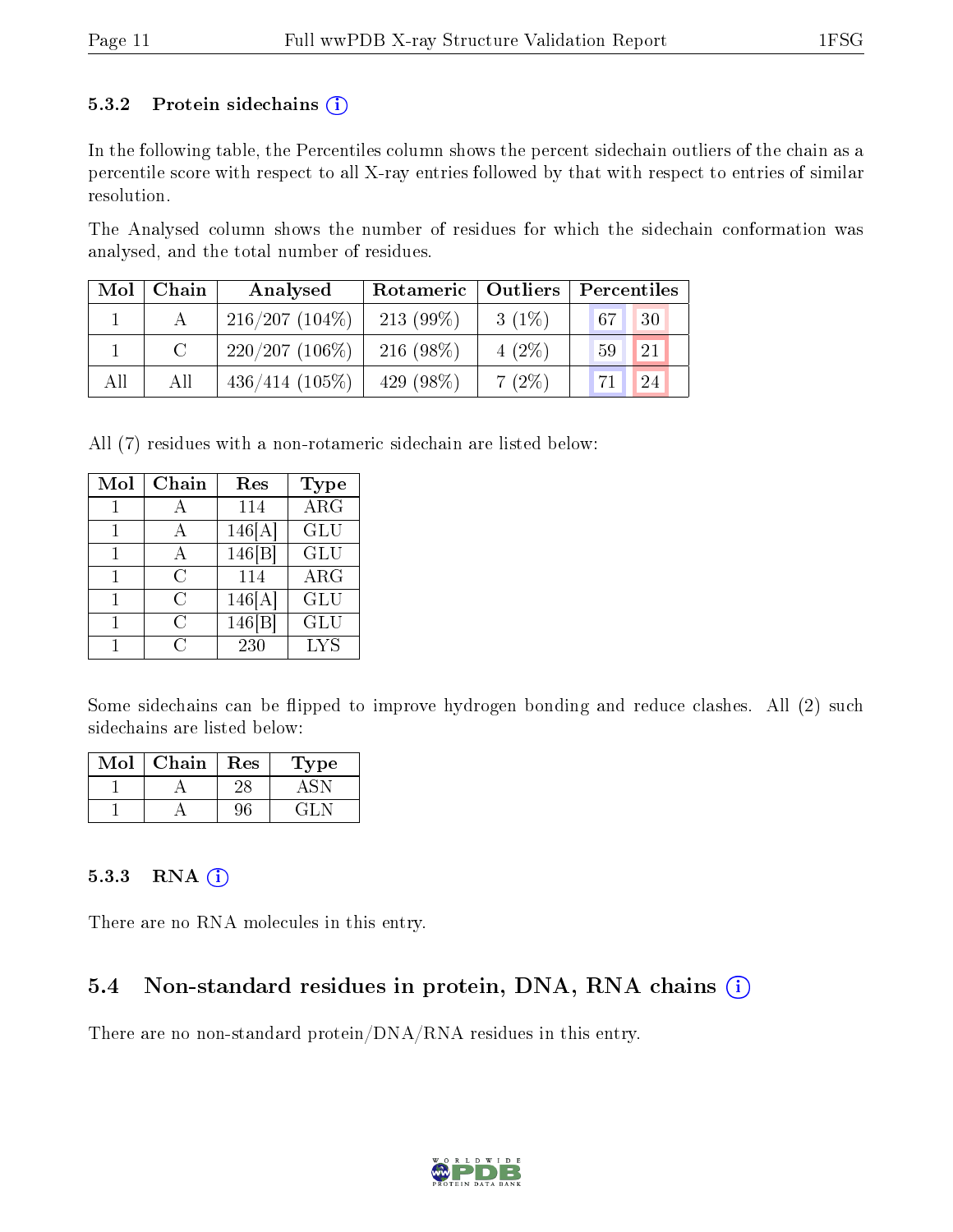#### 5.5 Carbohydrates (i)

There are no monosaccharides in this entry.

#### 5.6 Ligand geometry  $(i)$

Of 8 ligands modelled in this entry, 4 are monoatomic - leaving 4 for Mogul analysis.

In the following table, the Counts columns list the number of bonds (or angles) for which Mogul statistics could be retrieved, the number of bonds (or angles) that are observed in the model and the number of bonds (or angles) that are defined in the Chemical Component Dictionary. The Link column lists molecule types, if any, to which the group is linked. The Z score for a bond length (or angle) is the number of standard deviations the observed value is removed from the expected value. A bond length (or angle) with  $|Z| > 2$  is considered an outlier worth inspection. RMSZ is the root-mean-square of all Z scores of the bond lengths (or angles).

| Mol |      | Chain | Res | Link           | Bond lengths |      |             | Bond angles |      |             |
|-----|------|-------|-----|----------------|--------------|------|-------------|-------------|------|-------------|
|     | Type |       |     |                | Counts       | RMSZ | # $ Z  > 2$ | Counts      | RMSZ | # $ Z  > 2$ |
| 4   | 9DG  |       | 304 |                | 10,12,12     | 1.43 | $2(20\%)$   | 9,17,17     | 3.16 | 3(33%)      |
| 4   | 9DG  | А     | 304 |                | 10,12,12     | 1.70 | $1(10\%)$   | 9,17,17     | 4.22 | 4(44%)      |
| 3   | PRP  |       | 303 | $\overline{2}$ | 19,22,22     | 0.96 | 1(5%)       | 33, 35, 35  | 1.04 |             |
| 3   | PRP  |       | 303 | $\overline{2}$ | 19,22,22     | 1.04 | $1(5\%)$    | 33, 35, 35  | 1.16 | $1(3\%)$    |

In the following table, the Chirals column lists the number of chiral outliers, the number of chiral centers analysed, the number of these observed in the model and the number defined in the Chemical Component Dictionary. Similar counts are reported in the Torsion and Rings columns. '-' means no outliers of that kind were identified.

| Mol | Type | Chain | Res | $Link \mid$ | $\vert$ Chirals | <b>Torsions</b> | Rings   |
|-----|------|-------|-----|-------------|-----------------|-----------------|---------|
|     | 9DG  |       | 304 |             |                 |                 |         |
|     | 9DG  |       | 304 |             |                 |                 | 0/2/2/2 |
|     | PRP  |       | 303 |             |                 | 3/16/33/33      | 0/1/1/1 |
|     | PRP  |       | 303 |             |                 | 3/16/33/33      | 0/1/1/1 |

All (5) bond length outliers are listed below:

| Mol | Chain  | Res | Type | Atoms   |         | Observed $(A)$ | Ideal(A |
|-----|--------|-----|------|---------|---------|----------------|---------|
|     |        | 304 | 9DG  | $C6-N1$ | 4.50    | 1.40           | 1.33    |
|     |        | 304 | 9DG  | $C6-N1$ | 3.12    | 1.38           | 1.33    |
|     |        | 303 | PRP  | O4-C4   | 2.39    | 1.50           | 1.45    |
|     | $\cap$ | 304 | 9DG  | $C2-N2$ | 2.36    | 1.38           | 1.33    |
| 9   |        | 303 | PRP  | O2-C2   | $-2.22$ | 1.37           | 1.43    |

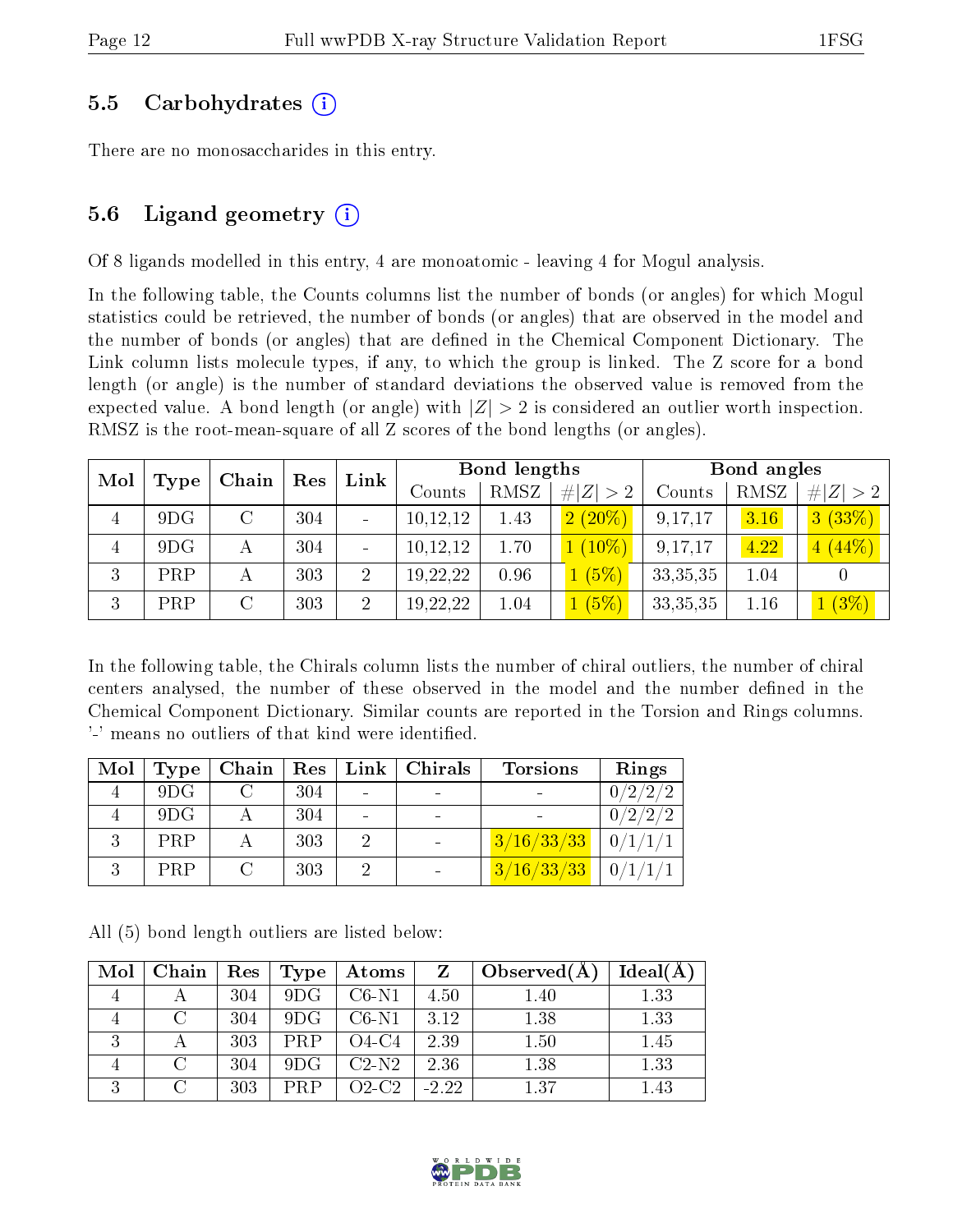| Mol            | Chain   | Res | Type       | Atoms      | Z        | Observed $(°)$ | Ideal $(°)$ |
|----------------|---------|-----|------------|------------|----------|----------------|-------------|
| 4              | А       | 304 | 9DG        | $C5-C6-N1$ | $-10.18$ | 109.51         | 123.43      |
| $\overline{4}$ | $\rm C$ | 304 | 9DG        | $C5-C6-N1$ | $-7.57$  | 113.08         | 123.43      |
| 4              | А       | 304 | 9DG        | $C6-N1-C2$ | 6.33     | 125.99         | 115.93      |
| $\overline{4}$ | $\rm C$ | 304 | 9DG        | $C6-N1-C2$ | 3.99     | 122.27         | 115.93      |
| 4              | C       | 304 | 9DG        | $N2-C2-N1$ | $-3.08$  | 112.47         | 117.25      |
| 3              | $\rm C$ | 303 | <b>PRP</b> | $P-O5-C5$  | 2.93     | 126.35         | 118.30      |
| 4              | А       | 304 | 9DG        | $C6-C5-C4$ | 2.57     | 123.25         | 120.80      |
| 4              | А       | 304 | 9DG        | $N3-C2-N1$ | $-2.18$  | 124.31         | 127.22      |

All (8) bond angle outliers are listed below:

There are no chirality outliers.

| Mol | Chain         | Res | Type       | Atoms         |
|-----|---------------|-----|------------|---------------|
| 3   | $\mathsf{A}$  | 303 | PRP        | $C5-O5-P-O1P$ |
| 3   | $\mathcal{C}$ | 303 | PRP        | $C5-O5-P-O1P$ |
| 3   | C             | 303 | <b>PRP</b> | $C4-C5-O5-P$  |
| 3   | А             | 303 | PRP        | $C4-C5-O5-P$  |
| 3   | $\mathbf{A}$  | 303 | PRP        | $C5-O5-P-O3P$ |
| 3   | ⊖             | 303 | PRP        | $C5-O5-P-O3P$ |

All (6) torsion outliers are listed below:

There are no ring outliers.

No monomer is involved in short contacts.

The following is a two-dimensional graphical depiction of Mogul quality analysis of bond lengths, bond angles, torsion angles, and ring geometry for all instances of the Ligand of Interest. In addition, ligands with molecular weight > 250 and outliers as shown on the validation Tables will also be included. For torsion angles, if less then 5% of the Mogul distribution of torsion angles is within 10 degrees of the torsion angle in question, then that torsion angle is considered an outlier. Any bond that is central to one or more torsion angles identified as an outlier by Mogul will be highlighted in the graph. For rings, the root-mean-square deviation (RMSD) between the ring in question and similar rings identified by Mogul is calculated over all ring torsion angles. If the average RMSD is greater than 60 degrees and the minimal RMSD between the ring in question and any Mogul-identified rings is also greater than 60 degrees, then that ring is considered an outlier. The outliers are highlighted in purple. The color gray indicates Mogul did not find sufficient equivalents in the CSD to analyse the geometry.

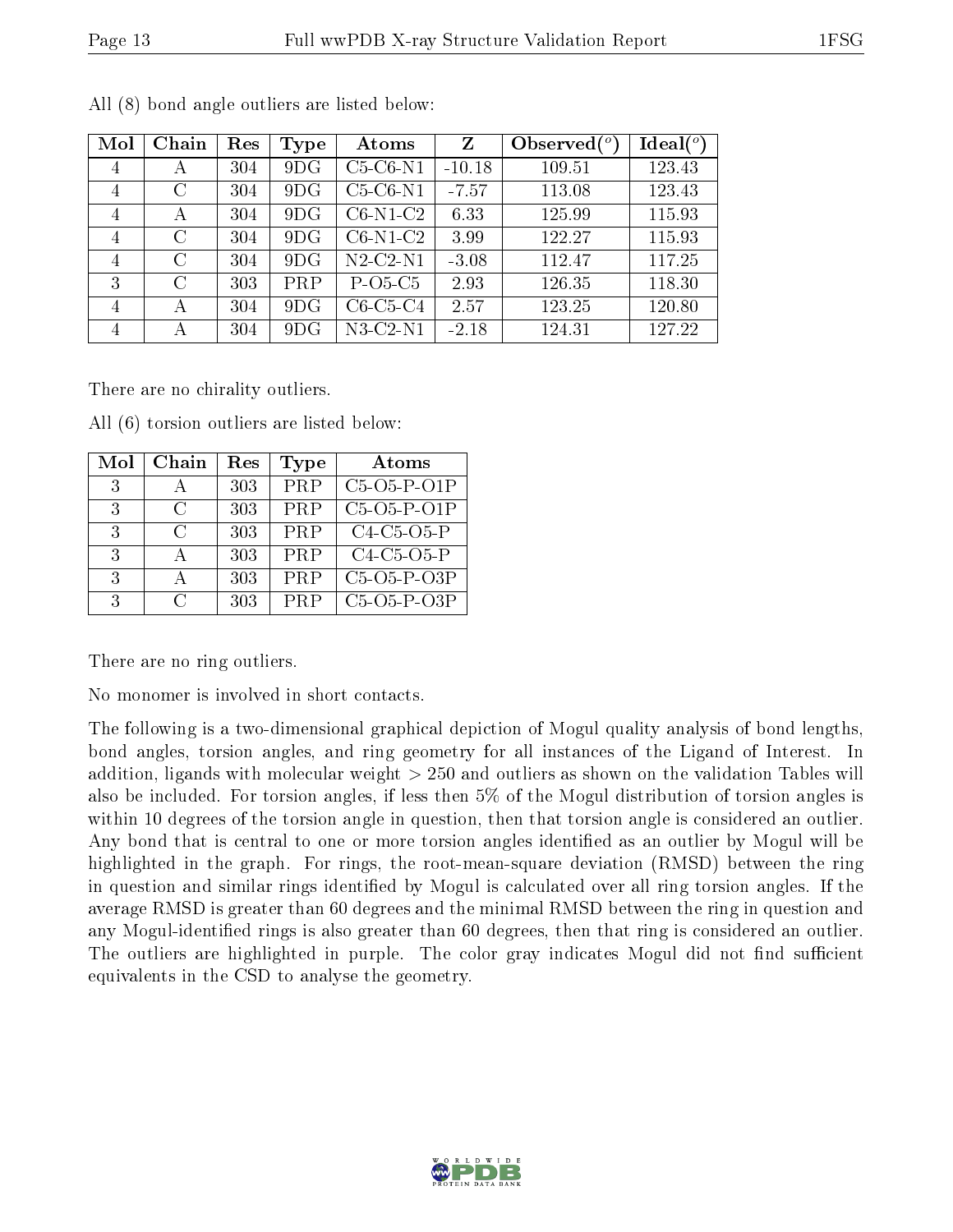

### 5.7 [O](https://www.wwpdb.org/validation/2017/XrayValidationReportHelp#nonstandard_residues_and_ligands)ther polymers (i)

There are no such residues in this entry.

### 5.8 Polymer linkage issues (i)

There are no chain breaks in this entry.

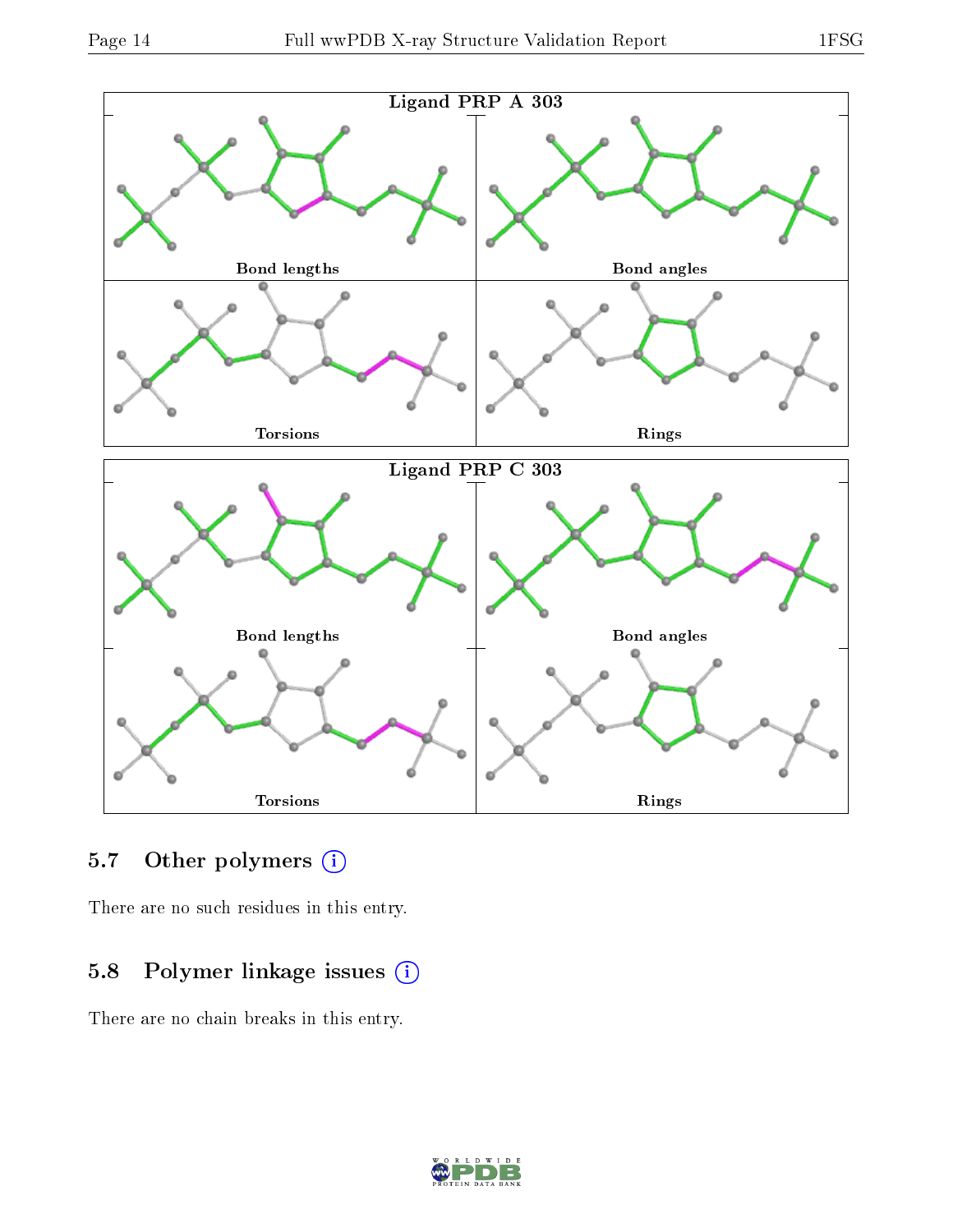## 6 Fit of model and data  $\circ$

## 6.1 Protein, DNA and RNA chains (i)

In the following table, the column labelled  $#RSRZ> 2'$  contains the number (and percentage) of RSRZ outliers, followed by percent RSRZ outliers for the chain as percentile scores relative to all X-ray entries and entries of similar resolution. The OWAB column contains the minimum, median,  $95<sup>th</sup>$  percentile and maximum values of the occupancy-weighted average B-factor per residue. The column labelled  $Q< 0.9$  lists the number of (and percentage) of residues with an average occupancy less than 0.9.

| Mol | Chain | Analysed          | ${ <\hspace{-1.5pt}{\mathrm{RSRZ}} \hspace{-1.5pt}>}$ | $\rm \#RSRZ{>}2$ |                             |                     | $+OWAB(A^2)$  | $\mathrm{Q} {<} 0.9$ |
|-----|-------|-------------------|-------------------------------------------------------|------------------|-----------------------------|---------------------|---------------|----------------------|
|     |       | $233/233$ (100\%) | $-0.51$                                               |                  | 0 100 100                   |                     | 7, 10, 19, 40 |                      |
|     |       | $233/233$ (100\%) | $-0.43$                                               |                  | $\vert$ 100 $\vert$ $\vert$ | $\vert$ 100 $\vert$ | 7, 11, 25, 42 |                      |
| All | All   | $466/466$ (100\%) | $-0.47$                                               |                  | Ш<br>$\vert$ 100 $\vert$    | $\vert$ 100 $\vert$ | 7, 11, 23, 42 |                      |

There are no RSRZ outliers to report.

### 6.2 Non-standard residues in protein, DNA, RNA chains (i)

There are no non-standard protein/DNA/RNA residues in this entry.

#### 6.3 Carbohydrates (i)

There are no monosaccharides in this entry.

### 6.4 Ligands  $(i)$

In the following table, the Atoms column lists the number of modelled atoms in the group and the number defined in the chemical component dictionary. The B-factors column lists the minimum, median,  $95<sup>th</sup>$  percentile and maximum values of B factors of atoms in the group. The column labelled  $Q< 0.9$ ' lists the number of atoms with occupancy less than 0.9.

| Mol            | Type | Chain         | $\operatorname{Res}% \left( \mathcal{N}\right) \equiv\operatorname{Res}(\mathcal{N}_{0})\cap\mathcal{N}_{1}$ | <b>Atoms</b> | $_{\rm RSCC}$ | <b>RSR</b> | B-factors $\overline{(\widetilde{A}^2)}$ | Q <sub>0.9</sub> |
|----------------|------|---------------|--------------------------------------------------------------------------------------------------------------|--------------|---------------|------------|------------------------------------------|------------------|
| $\overline{4}$ | 9DG  | С             | 304                                                                                                          | 11/11        | 0.99          | 0.04       | 8,9,9,9                                  |                  |
| $\overline{4}$ | 9DG  |               | 304                                                                                                          | 11/11        | 0.99          | 0.07       | 7,7,8,8                                  |                  |
| $\overline{2}$ | МG   | $\mathcal{C}$ | 301                                                                                                          | 1/1          | 1.00          | 0.02       | 8,8,8,8                                  |                  |
| 2              | МG   |               | 301                                                                                                          | 1/1          | 1.00          | 0.02       | 6,6,6,6                                  |                  |
| 2              | MG   |               | 302                                                                                                          | 1/1          | 1.00          | 0.03       | 6,6,6,6                                  |                  |
| 3              | PRP  |               | 303                                                                                                          | 22/22        | 1.00          | 0.03       | 6,6,7,8                                  |                  |
| 2              | МG   | С             | 302                                                                                                          | $1/1\,$      | 1.00          | 0.02       | 8,8,8,8                                  |                  |

Continued on next page...

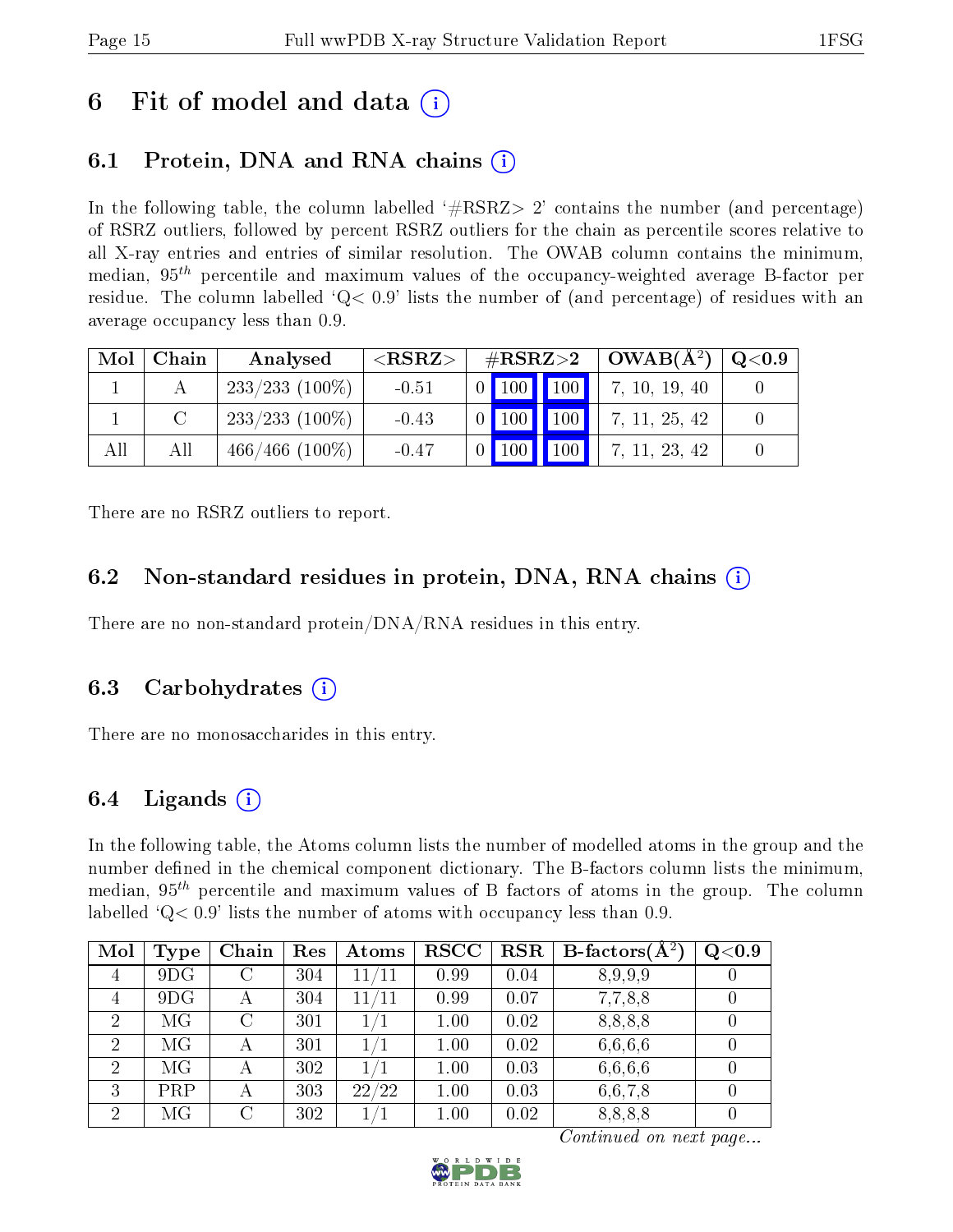Continued from previous page...

|  |     |       |          |      | Mol   Type   Chain   Res   Atoms   RSCC   RSR   B-factors $(A^2)$   Q<0.9 |  |
|--|-----|-------|----------|------|---------------------------------------------------------------------------|--|
|  | 303 | 22/22 | $1.00\,$ | 0.03 | 7.8.9.9                                                                   |  |

The following is a graphical depiction of the model fit to experimental electron density of all instances of the Ligand of Interest. In addition, ligands with molecular weight  $> 250$  and outliers as shown on the geometry validation Tables will also be included. Each fit is shown from different orientation to approximate a three-dimensional view.